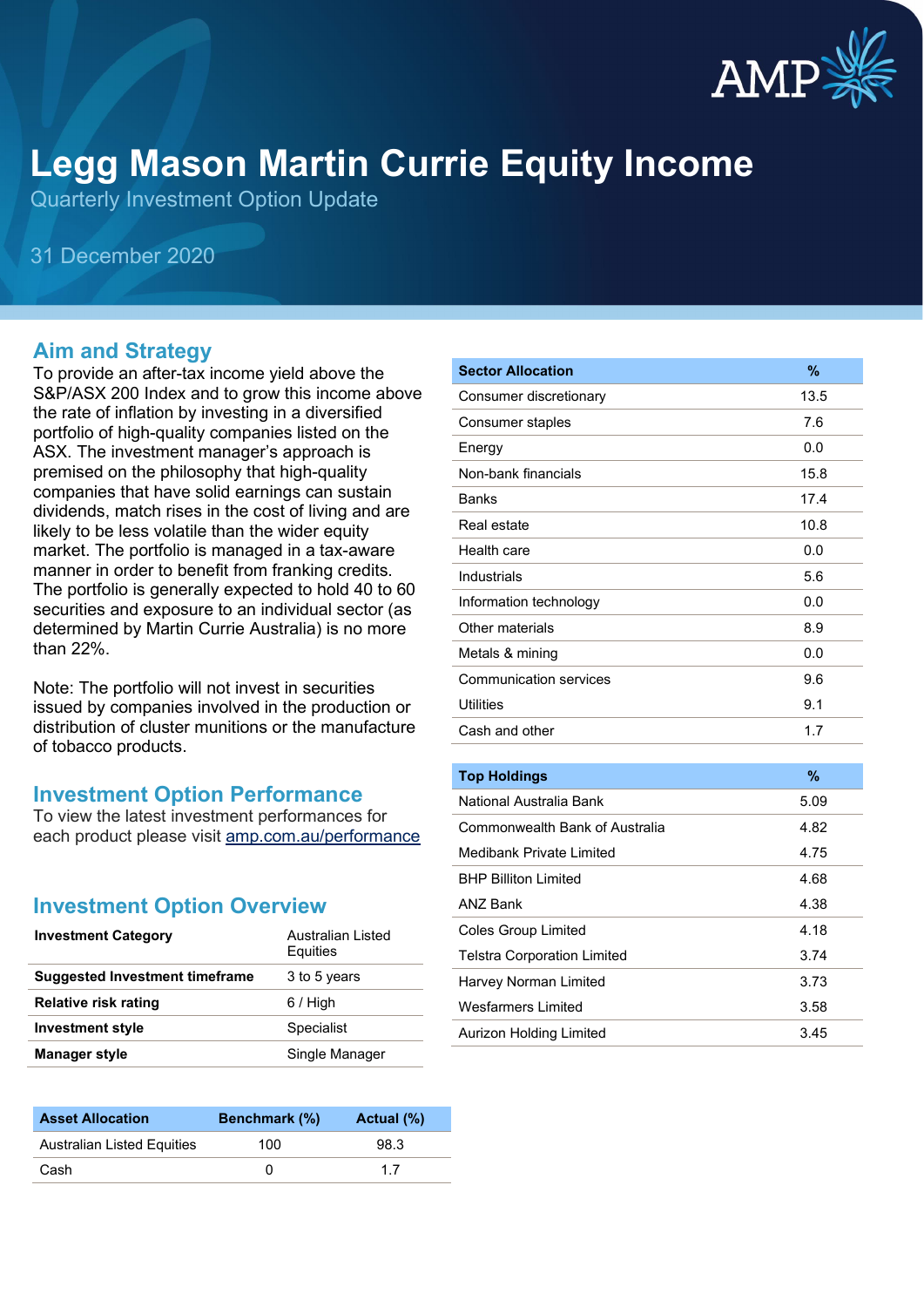## **Portfolio Summary**

- The portfolio posted a 12-month franked income return of 5.6%, a 58% premium over the index franked income return of 3.6%.
- During the September quarter, allocations to banks and non-bank financials were the largest positive contributors, while utilities and industrials detracted.
- At the stock level, National Australia Bank, ANZ Banking Group and Coca-Cola Amatil were the largest positive contributors, while AGL Energy, Aurizon Holdings and ASX were the biggest detractors.

#### **Investment Option Commentary**

The Banks were strong performers as a clear play on the recovering domestic economy, with the portfolio's positions in National Australia Bank, ANZ Banking Group and the Commonwealth Bank of Australia being top contributors. Westpac Banking Corporation and Bendigo & Adelaide Bank also contributed to the portfolio's return. Despite subdued FY20 results from the major banks, the outlook suggests that if the current economic recovery remains on track, bad debt provisions will prove too conservative and will likely be released in 2021 and beyond.

Coca-Cola Amatil's stock price rallied on the back of a takeover bid from Coca-Cola European Partners, the largest independent bottler of Coke. The Manager view the Coca-Cola European bid as opportunistic, but after further analysis do not anticipate a significantly higher bid due to the influence of Coca-Cola USA in the outcome.

Electricity and gas retailer AGL Energy fell after downgrading its earnings guidance for FY21 following the company's transformer incident at its Liddell Power Station in New South Wales.

Rail group Aurizon Holdings was impacted by weak coal port volumes over the quarter, with Chinese import restrictions on Australian coal posing headwinds. However, Martin Currie note that Aurizon's yield remains attractive and strong power demand in Asia over recent months should see better volumes ahead.

Security exchange ASX de-rated as the market became aware of declining futures income and a general underperformance of defensive names. ASX also experienced a major outage in November on its trading platform and blockchain settlement system, which lasted for the majority of the day and was caused by the introduction of a new trading platform.

#### **Market Commentary**

The Australian equity market started the quarter on a positive note, with expectations of monetary policy easing, and the reopening of Victoria outweighing concerns over the Northern Hemisphere's escalating COVID-19 crisis. Optimism around the Reserve Bank of Australia (RBA) rate cut, and Quantitative Easing program announced at the start of November, in addition to the Government's relaxation of responsible lending laws also provided tailwinds. During the quarter, Martin Currie witnessed an upbeat AGM season for the top ASX companies. During which, 200+ meetings with investors took place, and the outlooks provided were generally positive in tone. Companies that are dependent on their customers being 'on-premise' provided the most upbeat outlooks and guidance. However, companies exposed to the external economy, especially China, expressed more caution, and new lockdowns in Europe and the US also led to more pessimistic guidance for exporters.

#### **Outlook**

Combined fiscal and monetary/quantitative easing stimulus for the economy has been significant in preventing permanent damage. Government infrastructure spending and further stimulus via personal tax cuts & business tax incentives, and pent-up demand will lead to higher levels of consumption and investment. Full COVID-19 impacts should have materialised in Australia during 2020, and Martin Currie expect a recovery in company earnings and dividends into 2021 and 2022.

Australian Equity market has shifted from the recession to the recovery, the market bottom has likely passed at a broad market aggregate level, although Martin Currie expect significant volatility to continue. The Manager have seen a generally positive tone across the outlooks provided by companies during the AGM season. However, companies exposed to the external economy, especially China, have expressed more caution.